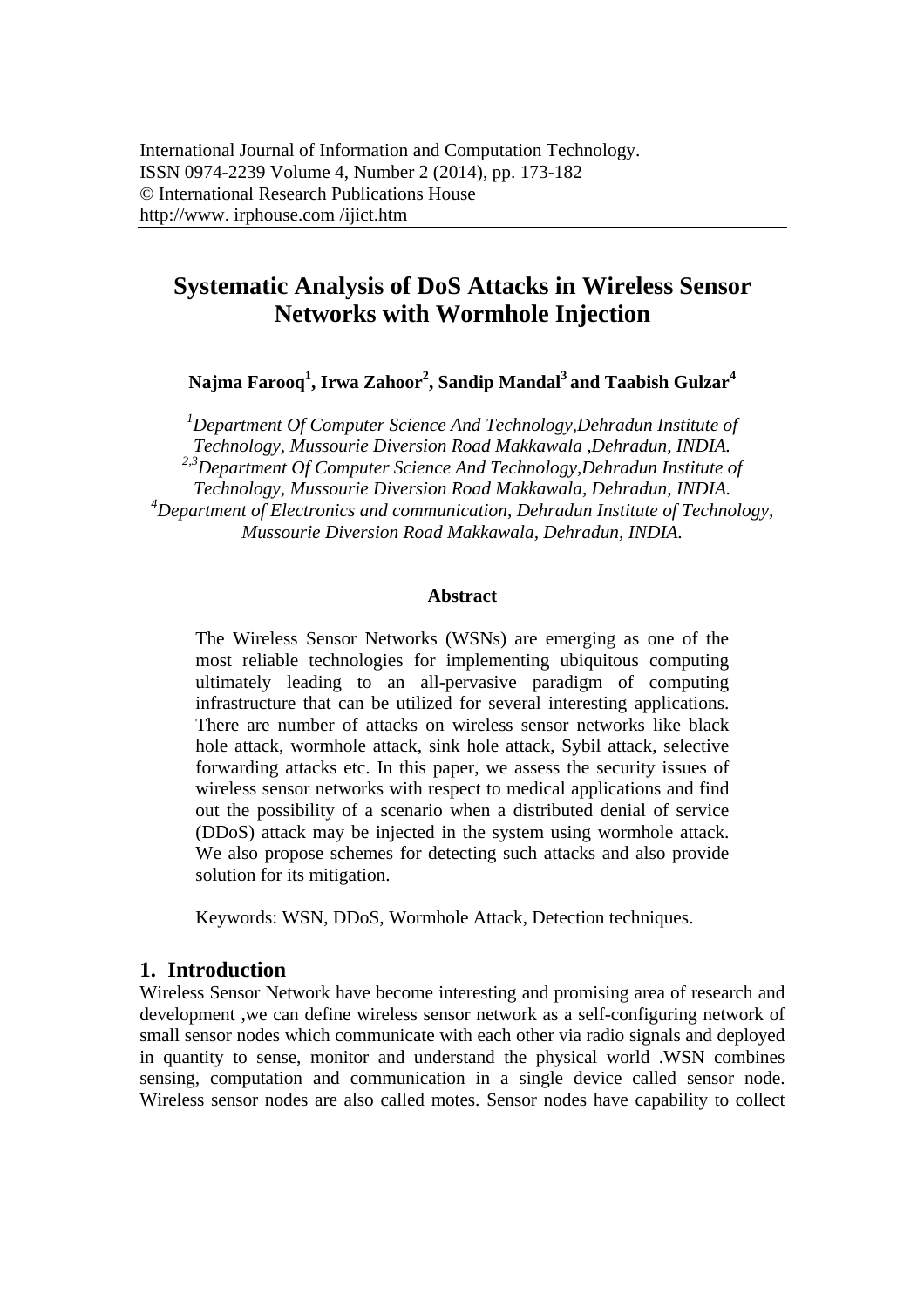sensed data and send that to the base station, a WSN generally consist of a base station that can communicate with a number of wireless sensors via radio link. WSN uses a wireless channel to communicate, so there are inevitably some issues such as message interception, tampering and other security [1]. Therefore, the security of networks has an important impact on the performance of monitoring, system availability, accuracy, and scalability, etc. The security of wireless sensor networks is an area that has been researched considerably over the past few years. The conventional security measures are not suitable to this wireless sensor networks due to resource constraints of both energy and memory. However, they are also highly susceptible to attacks, due to the open and distributed nature of the networks and the limited resources of the nodes. An adversary can compromise a sensor node, alter the integrity of the data, eavesdrop on messages, inject fake messages, and waste network resources. A common attack in WSN is DoS attack, and the objective of the attacker in DoS attack is to make target nodes inaccessible by [2] legitimate users. Many different kinds of DoS attacks against wireless sensor networks have been identified so far, e.g. selective forwarding attack, sinkhole attack, wormhole attack, black hole attack and hello flood attack, etc.

In this paper we will focus on wormhole attacks. The wormhole attack is a severe threat against packet routing in sensor networks that is particularly challenging to detect and prevent. In this attack, an adversary receives packets at one location in the network and tunnels them (possibly selectively) to another location in the network, where the packets are resent into the network. An instance of a wormhole attack would involve two distant malicious nodes colluding to understate their distance from each other by relaying packets along an out-of-bound channel (defined by the wormhole Start Point and the End Point) available only to the attacker. Thus a false route would be established which would shorten the hop distance between any two non-malicious nodes. Wormhole attacks can cause Denial-of-Service through Data Traffic, Denial-of-Service through Routing Disruptions and Unauthorized Access. In Denial-of-Service through Data Traffic, the malicious node(s) can insinuate itself in a route and then drop data packets. Denial-of-Service through Routing Disruptions can prevent discovery of legitimate routes and Unauthorized Access could allow access to wireless control system that are based on physical proximity, e.g. wireless car keys.



**Fig. 1**: Representing a Wormhole tunnel between nodes, X and Y of a Sensor Network.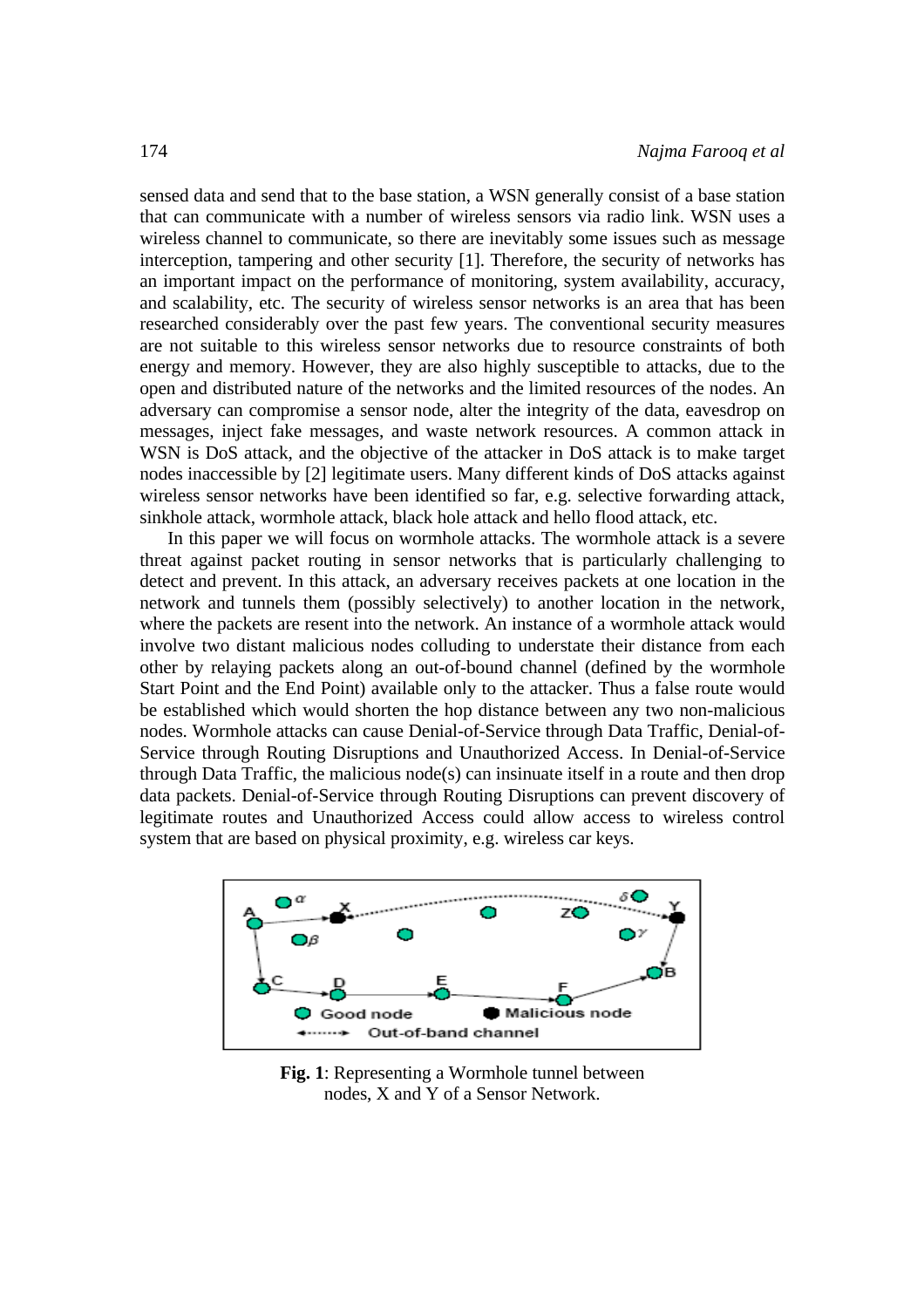The focus of this paper is to determine the impact that wormholes can have on node localization for isotropic wireless sensor networks where only a limited fraction of nodes have self-positioning capability and the node positions have been determined using the "DV-hop" propagation method. But before that, it is necessary that we have a look at most common types of DoS attacks and their defence mechanisms such that we may be better able to appreciate the novel approach that has been taken by the authors.

# **2. Types of Dos Attacks**

Denial of Service attack defined as any event that diminishes or eliminates a network's capacity to perform its expected function [6], degrades network's intended service to its users, thus is considered one of the most general and dangerous attacks endangering network security.

### **2.1 Jamming**

A malicious node may be able to set its radio to transmit continuously, or very frequently, such that it jams the radio receivers on its neighboring nodes. Since the neighboring nodes cannot receive intelligible messages, they will be unable to receive broadcasts

*Defense-* The most common defense against jamming attacks is the use of *spreadspectrum* communication [7]. In frequency hopping, a device transmits a signal on a frequency for a short period of time, changes to a different frequency and repeats. The transmitter and receiver must be coordinated. Direct-sequence spreads the signal over a wide band, using a pseudo-random bit stream. A receiver must know the spreading code to distinguish the signal from noise**.** 

### **2.2 Exhaustion**

Repeated collisions can also be used by an attacker to cause resource exhaustion. One solution to it could be the use of time division multiplexing. Another possible solution is to apply rate limits to the MAC admission control.

*Defense-* is to *rate-limit* response to even properly authenticated nodes. Excessive requests will be queued or ignored without sending expensive radio transmissions. The rate must be high enough to provide sufficient bandwidth and timeliness for authorized users.

#### **2.3 Selective Forwarding Attacks**

In selective forwarding attack a malicious node may refuse to forward certain messages and simply drop them, ensuring that they are not propagated any further [10]. A [11] special form of this attack known as black hole attack**.**

*Defense-*Two different countermeasures have been proposed against selective forwarding attack. One defence is to send data using multi path routing. Another one is detection of compromised nodes which are misbehaving in terms of selective forwarding and route. The data seeking an alternative path.

#### **2.4 Sinkhole**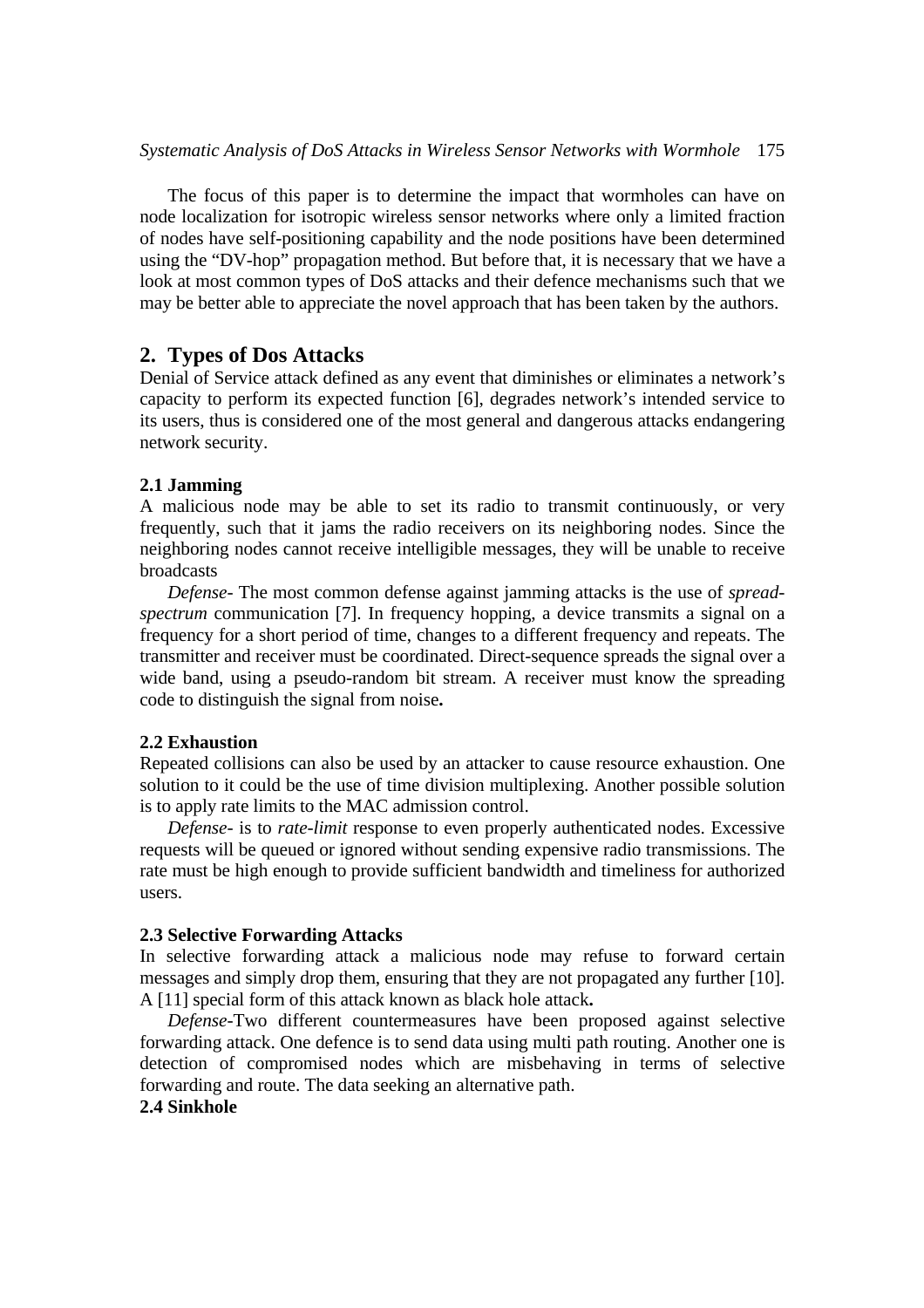In sinkhole attacks, adversary attracts the traffic to a compromised node. The simplest way of creating sinkhole is to place a malicious node where it can attract most of the traffic, possibly closer to the base station or malicious node itself deceiving as a base station. One reason for sinkhole attacks is to make selective forwarding possible to attract the traffic towards a compromised node. The nature of sensor networks where all the traffic flows towards one base station makes this type of attacks more susceptible [12].

*Defense -* is not as easy to attract routing to an One approach to avoiding sinkholes is to use routing algorithms that are *resistant* to arbitrary configurations, such as geographic forwarding [13][14]. Since each node makes an independent forwarding decision based on the location of its neighbors, it attacker.

#### **2.5 Wormhole attack**

An adversary can tunnel messages received in one part of the network over a low latency link and replay them in another part of the network. The simplest [15] instance of this attack is a single node situated between two other nodes forwarding messages between the two of them.

*Defense-* based on *packet leashes*, where the distance that a message may travel in a single hop is limited [16]. Each message includes a timestamp and the location of the sender. The receiver compares these with its own location and time to determine if the maximum transmission range has been exceeded. The solution requires clock synchronization and accurate location verification, which may limit its applicability to WSNs.

### **2.6 Flooding**

Attacker may repeatedly make new connection requests until the resources required by each connection are exhausted or reach a maximum limit. In either case, further legitimate requests will be ignored

*Defense* **-**is to require the clients of services to commit significant resources before connections are established. *Client puzzles* are one such method, whereby servers dispense cryptographic puzzles that must be solved by brute-force before connectionrelated resources on the server are allocated [17] [18]. The difficulty of the puzzles is scalable, so the server can increase the requirements when it believes it is under attack. In a WSN, this could adversely affect the many legitimate sensor devices, each of which has limited resources to commit.

#### **2.7 Proposed Detection Schemes in Literature**

B.Yu [6] proposes a method to detect forwarding attacks based on checkpoints. Firstly choosing some nodes along the path randomly as the checkpoints node, then after receiving data packets, there will generate corresponding acknowledgments and then transmit them to the upper way. If any checkpoints node doesn't get enough acknowledgments, it will generate warning messages to the source node, so that the detection of the selective forwarding attacks can be realized. But an apparent problem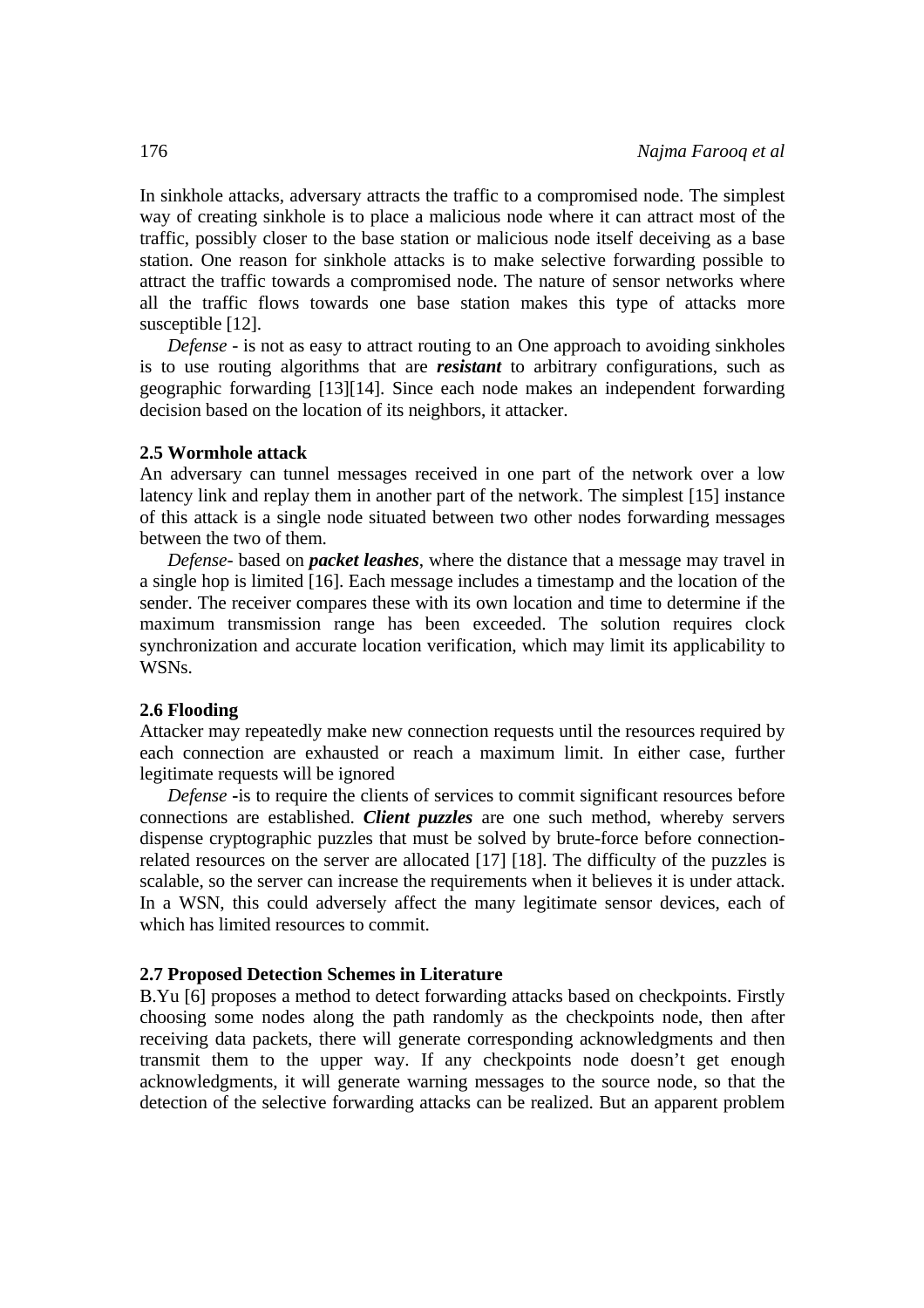exists in this process is that the nodes have to send acknowledgments continuously, which will greatly increase the cost of the network. By the way, this method can't judge whether there malicious tamper action exists.

Jiang [19] proposes a method to detect selective forwarding attacks, which is based on the level of trust and packet loss. After networking topology being established, when sensing data is transmitted on the path, the intermediate nodes detect and count the number of the packets they receive and send, and report the statistical results to the BS; According to these data, the BS calculates the trust level of nodes and evaluate the packet loss, so that it can determine whether this node is an active attacking node

Yu and Xiao in [20], proposed a scheme which uses a multi-hop acknowledgment scheme to launch alarms by obtaining responses from intermediate nodes. Each node in the forwarding path is incharge of detecting malicious nodes. If an intermediate node detects a node as malicious in its downstream/upstream, then it will send an alarm packet to the source node/base station through multi-hops

Sophia Kaplantzis et al [21] proposed a centralized intrusion detection scheme that uses only two features to detect selective forwarding and black hole based on Support Vector Machines (SVMs) and sliding windows. This intrusion detection is performed in the base station and hence the sensor nodes use no energy to support this added security feature. From this they conclude that the system can detect black hole attacks and selective forwarding attacks with high accuracy without depleting the nodes of their energy.

Brown and Xiaojiang [22] have proposed a scheme to detect selective forwarding using a Heterogeneous Sensor Network (HSN) model. The HSN consists of powerful high-end sensors (H-sensors) and large number of low-end sensors (L sensors). After deploying sensors, a cluster formation takes place with H-sensor as cluster head.

Xin, etal. Proposed [23] a light weight defense scheme against selective forwarding attack which uses neighbour nodes as monitor nodes. The neighbour nodes (monitoring nodes) monitor the transmission of packet drops and resend the dropped packets. They used a hexagonal WSN mesh topology.

Zurina Mohd Hanapi et al [24] proposed the dynamic window stateless routing protocol DWSIGF that is resilience to black hole, wormhole and selective forwarding attack caused by the CTS rushing attack. Even without inserting any security mechanism inside the routing protocol, the dynamic window secured implicit geographic forwarding (DWSIGF) still promise a good defense against black hole attack with good network performance.

Deng-yin ZHANG et.al [26] et.al proposed a method to detect selective forwarding attacks ba*sed* on digital watermarking technology. This method embeds watermark into the source data packets, which will be extracted at the base station (BS). The BS will judge whether there are malicious nodes in the transmission path by analyzing the packet loss rate from received data. Simulation results show that this method can effectively detect whether malicious nodes have discarded or tampered the contents of the packets*.* 

## **3. DV-HOP Propagation Method**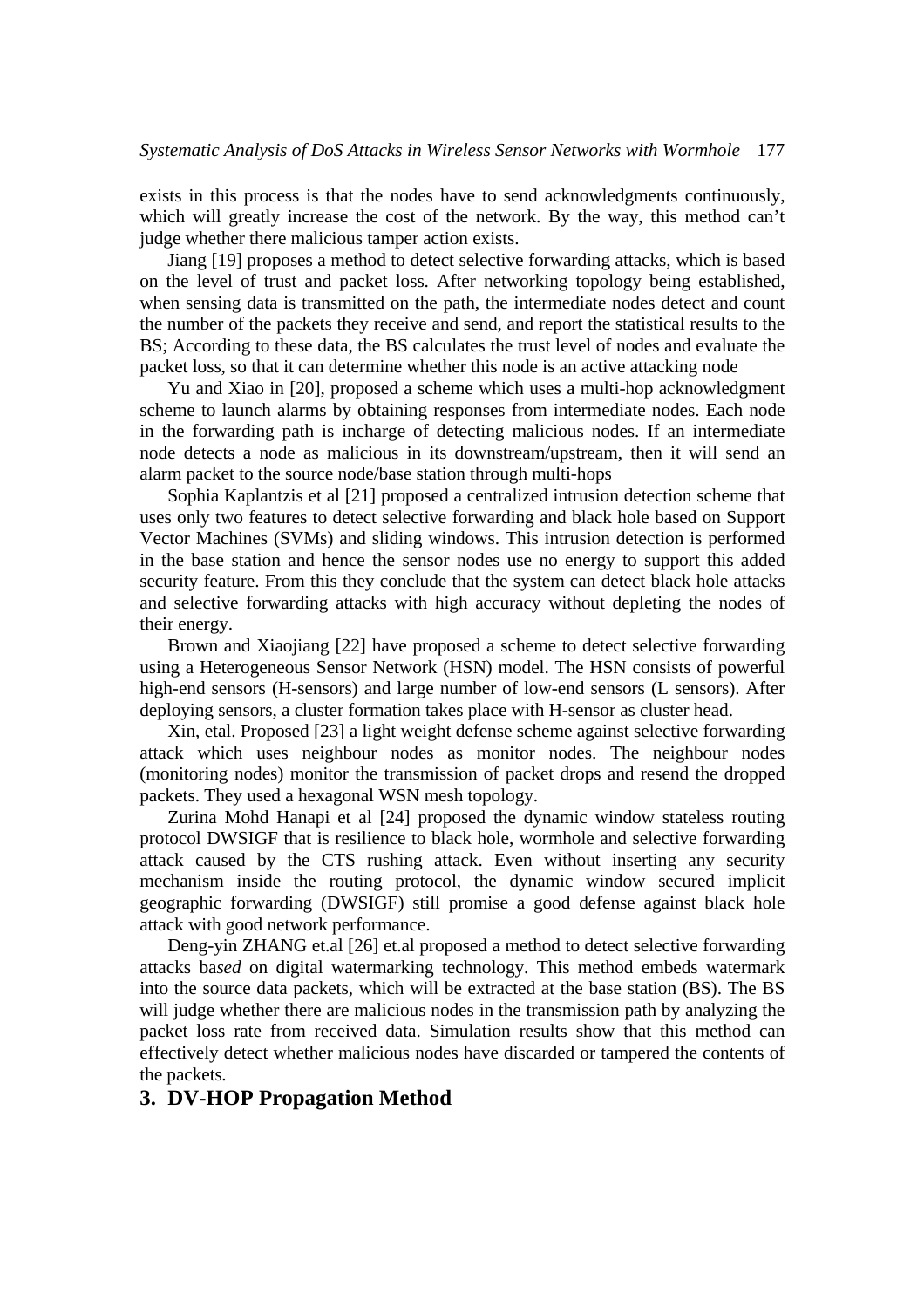This scheme envisages determining the position of any node with respect to at least three nodes called *landmarks.* These landmark nodes are either GPS enhanced, or know their position by some other means and are present in the WSN grid. Thus, the landmark nodes supply a convenient anchor or referencing point in the grid.

This is the most basic scheme, and it comprises of three non-overlapping stages. First, it employs a classical distance vector exchange so that all nodes in the network get distances, in hops, to the landmarks. Each node maintains a table {*Xi, Yi, hi*} and exchanges updates only with its neighbors. In the second stage, a landmark, after it cumulates distances to other landmarks, it estimates an average size for one hop, which is then deployed as a correction to the nodes in its neighborhood. When receiving the correction, an arbitrary node may then have estimate distances to landmarks, in meters, which can be used to perform the triangulation, which constitutes the third phase of the method. The correction a landmark *(Xi, Yi)* computes is

$$
c_i = \frac{\sum \sqrt{(X_i - X_j)^2 + (Y_i - Y_j)^2}}{\sum h_i}, \quad i \neq j, \text{ all landmarks } j.
$$
 (1)

A regular node gets an update from one of the landmarks, and it is usually the closest one, depending on the deployment policy and the time the correction phase of APS starts at each landmark. Corrections are distributed by controlled flooding, meaning that once a node gets and forwards a correction, it will drop all the subsequent ones. This policy ensures that most nodes will receive only one correction, from the closest landmark. When networks are large, a method to reduce signaling would be to set a TTL field for propagation packets, which would limit the number of landmarks acquired by a node. Here, controlled flooding helps keeping the corrections localized in the neighborhood of the landmarks they were generated from, thus accounting for non-isotropies across the network. These correction factor values are then plugged into the triangulation procedure for a node to get an estimate position.

In DV-Hop based positioning, wormhole impacts would include incorrect calculation of the hop length between a landmark and a non-landmark node. Consequently, this would result in an incorrect calculation of the hop distance of a node from the landmark nodes, which in turn, would affect position accuracy of the nodes.

#### **4. Proposed Detection Scheme**

DDoS attacks can be detected by analyzing affected or degraded services as DDoS attacks are transmitted across the internet and directed towards the victim, but to launch a defense measurement against a DDoS attack near the victim is not a smart idea because the resources are already under heavy load and the victim cannot properly respond those measures. Therefore it is recommended to stop the attacks near the attack sources which are also helpful to save network resources and can reduce the congestion. However, DDoS attacks can't be fully detected and filtered near the source.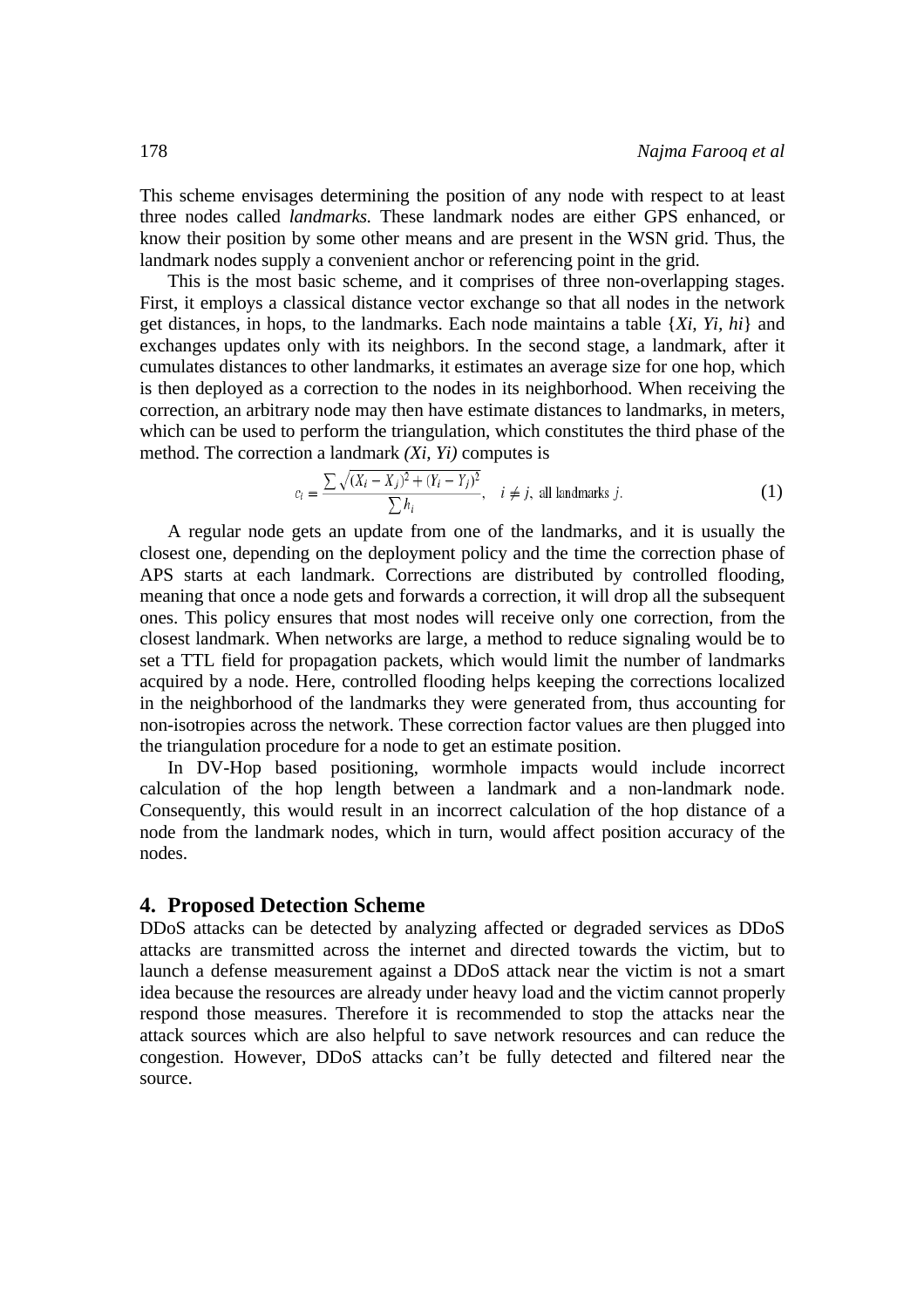The question is now, what is the ideal place to deploy the defense system against DDoS attack? A best solution for this is at the intermediate network. At this middle part of the propagation stream, we assume that DDoS attacks create more aggregation than the normal flow and consume more bandwidth as the attacks come more and more close to victim. However this congestion causes less congestion, making it hard to detect the attacks in single domain, therefore introducing shared information over several domains makes it possible to detect the DDoS attacks earlier.

There are two main stages in the proposed detection scheme. During first stage, each local node identifies the traffic anomalies using profile of normal traffic which is constructed using stream sampling algorithm.The next phase, we can improve the accuracy of detection of media by using gossip based multicast based on sharing information among different nodes. To improve the safety and reliability, our system is based on an overlay network which consists of local nodes such as routers with a DDoS attack detection and packet filtering function. An overlay network is a virtual network using the existing network. It consists of routers, and tunnels. Tunnels are paths in a database of network information and links on the top line. Each of the components, that are routers, can participate in more than one overlay at a time, or one of the coverage in several ways. As a result, it is a natural form of the network and can be an overlay network link. Multiple links can increase the flexibility of the network, and the more flexible the network is probably less vulnerable to attack.

Moreover, by building a comprehensive, self-organization and resilience overlay networks over the Internet, peer nodes in an overlay network can provide information about the attack in a fast and reliable way. Individual nodes are discovered at the exit routers and work as a separate system to collect all relevant information and identifying local DDoS attacks. The system then uses the overlay network to share information obtained from the detection by the use of gossip protocols based on epidemic algorithms over the Internet.

Internal node detection can be very complicated, but can be determined by checking on local traffic. Measuring the movement of local traffic is achieved by traffic measurement module. Further, this local identification mechanism uses this information to identify the local anomalies. On the same way, the information about the anomalies of the neighboring nodes is gathered and will be sent to the cooperative anomaly detection module, which makes use of global message diffusion module. Finally, the response units of any local module are informed about the actions to be taken to protect against the attacks.In our opinion, aggress routers are key elements necessary to identify the attack, and to provide the necessary information to respond these attacks, therefore these key routers have to coordinate with each other to carry out this task. This mechanism can improve the accuracy and speed of detection of DDoS attacks. The operations on these agress routers are described below:

• On the detection of an abnormality, each local node shares this information to its neighboring through gossip. If every node reports similar information, DDoS attack detection is declared after sharing this information with all nodes over the network.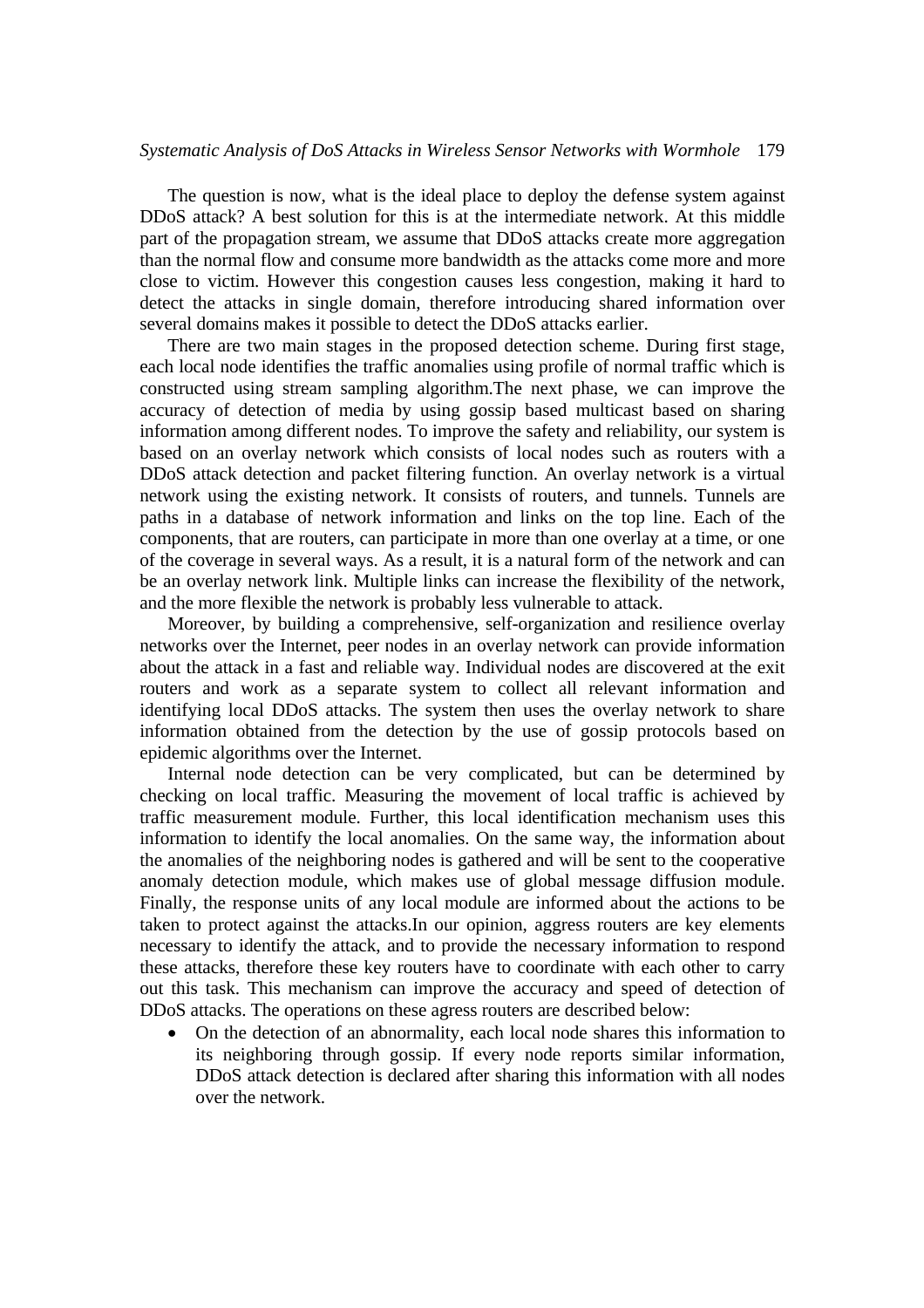- This information is compared with the local timestamp and discards the expired message after evaluating them with time stamp.
- On the confirmation of a DDoS attack, an effective counter defense is deployed to prevent the consequences of the attack.

We can make a combination of our proposed approach with justifying or rate limit technologies to get rid of anomalies before their execution. The curve below shows the performance of our algorithm (brown) compared to traditional techniques (blue)



**Fig. 2**: Comparing performance of proposed technique with traditional ones.

# **5. Conclusion**

Security and timely transmission of packets in wireless sensor network is its basic need of the network. The attack which affect this is the wormhole attack as in this attack malicious node drops the packet and make it unavailable to the destination. The detection of this type of attacks is important to meet the basic need of the network. Here is this paper we discuss few Dos attacks in wireless sensor networks and how they affecting the network and defense against them and we list up some detection techniques, which would help the user to know the techniques which have been proposed in recent year and in what way new techniques can be designed. Our new detection scheme at the intermediate result shows much promise as well. This analysis will help us to know the previous proposed schemes and will also be helpful to design new one in the future.

# **References**

[1] Yuling Li, Feng Liu, and Luwei Ding "Research about Security Mechanism in Wireless Sensor Network" IEEE.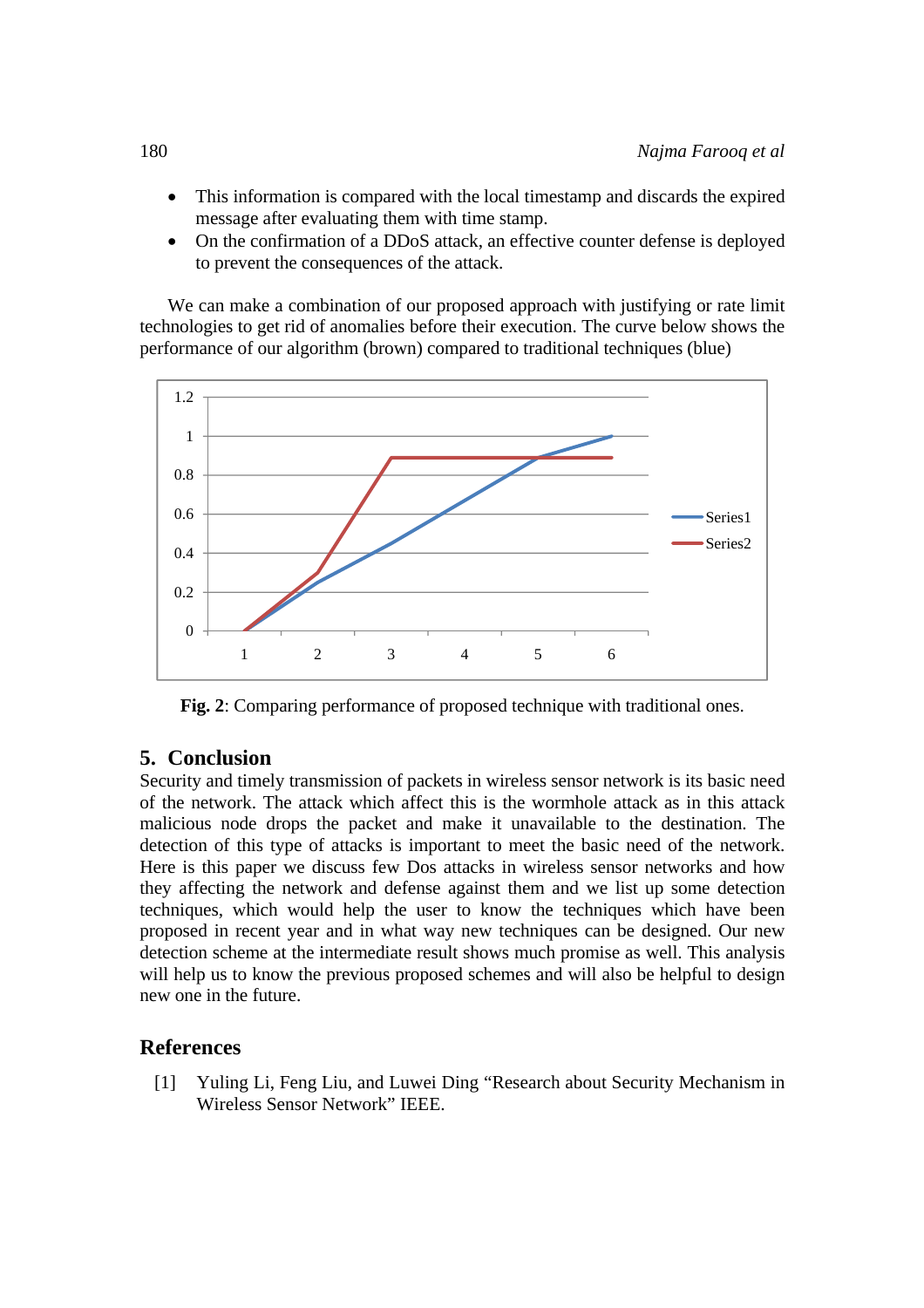- [2] Fengyun Li, Guiran Chang and Fuxiang Gao, Lan Yao" A Novel Cooperation Mechanism to Enforce Security in Wireless Sensor Networks" 2011 Fifth International Conference on Genetic and Evolutionary Computing. IEEE computer society .
- [3] Wang Xin-sheng, Zhan Yong-zhao, Xiong Shu-ming, and Wang Liangmin. "Lightweight defense scheme against selective forwarding attacks in wireless sensor networks" pages 226 - 232, oct. 2009.
- [4] C. Intanagonwirat, R. Govindan and D. Estrin, "Directed diffusion: a scalable and robust communication paradigm for sensor networks," in 6th Annual Conf. on Mobile Computing and Networking, Aug. 2000, pp. 56-67.
- [5] B. Karp and H. Kung, "GPSR: greedy perimeter stateless routing for wireless networks," in 6th Annual Conf. on Mobile Computing and Networking, Aug. 2000, pp. 243-254.
- [6] B Yu,B Xiao. "Detecting selective forwarding attacks in wireless sensor networks". In: Proe. of the 20th International Parallel and Distributed Processing Symposium, RhodesIsland, Greeee, 2006,1218 1230
- [7] R. L. Pickholtz, D. L. Schilling, and L. B. Milstein. Theory of spread spectrum communications.a tutorial. *IEEE Transactions on Communications*,20(5):855.884May1982.
- [8] Ross Anderson,Markus Khun "Tamper resistance . a cautionary note." In proceedings of 2<sup>nd</sup> USENIX Workshop on Electronic Commerce, Pages 1.11,Oakland,california,Nov. 1996
- [9] David r.raymond and scott f.midkiff "Denial of service in wireless sensor nerworks: attacks and defences" published by IEEEcs temparing
- [10] Prabhudutta mohanty , sangram panigrahi,nityananda sarma and sidhartha sanker satapathy "Security issues in wireless sensor networks data gathering protocols : a survey" journal of theoretical and applied information technology.
- [11] Jihan rehana "Security of wireless sensor networks" TKKT -110.5190 Seminar on inter networking.
- [12] Ritu Sharma, Yogish chaba,Yudhvir singh "Analysis of security protocols in wireless sensor networks" Int j Advance networking and applications volume :02 , issues:03
- [13] G.G. Finn. Routing and addressing problems in large metropolitian-scale internetworks.Technical report ISI/RR-87-180, ISI, March 1987
- [14] Chris Karlof and David Wanger. Secure Routing in wireless sensor networks : attacks and countermeasures .In First IEEE InternationalWorkshop on Sensor Network Protocols and Applications, 2003.
- [15] Anthony d.wood, john a.stankovic "denial of service in sensor networks" 2002 IEEE.
- [16] Yih-Chun Hu,Adrian Perrig and David B.johnson. Packet leashes: A defense aginst wormhole attacks in wireless networks. In Proceedings of IEEE Infocom 2003, April 2003.